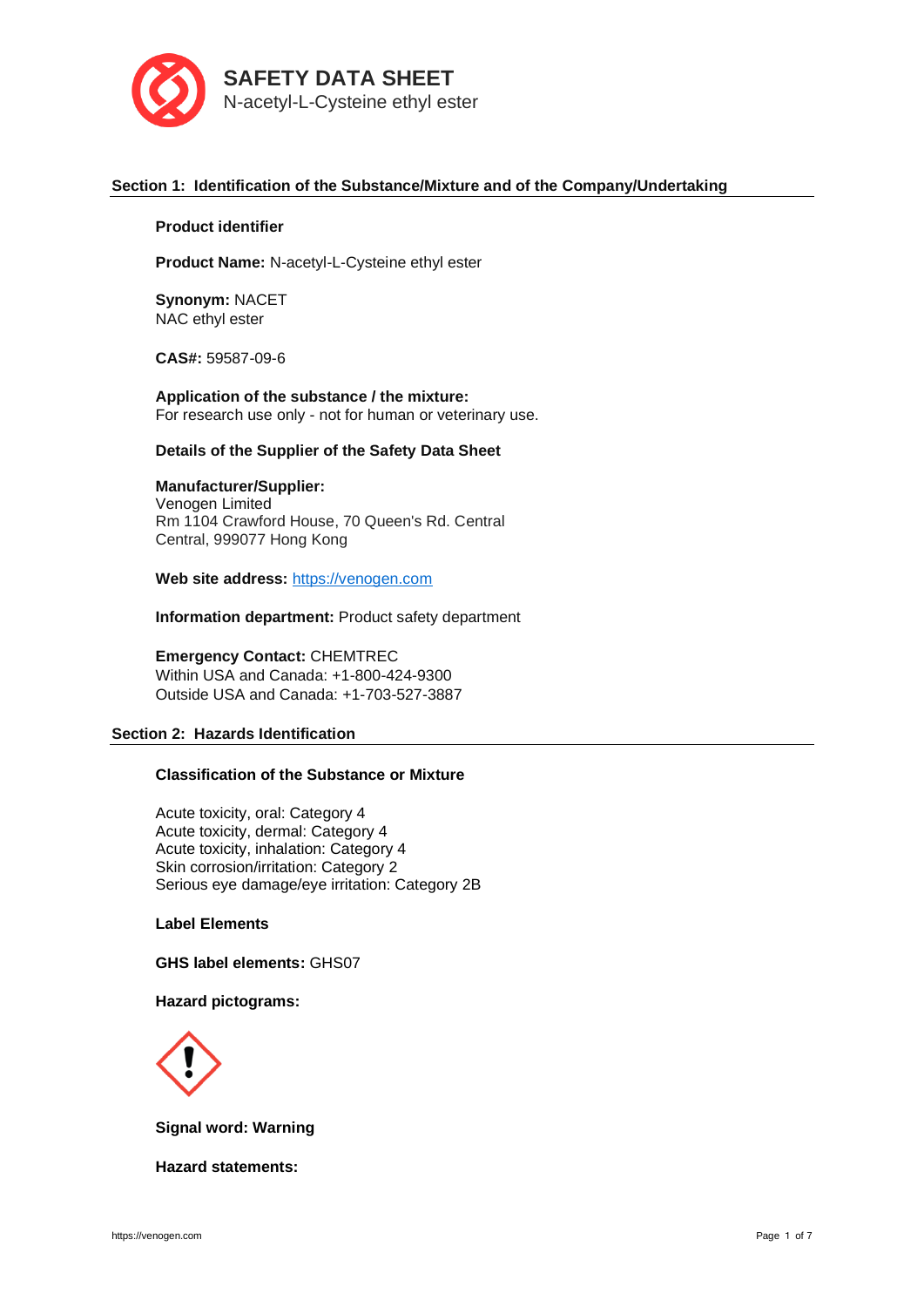

**H302:** Harmful if swallowed **H312:** Harmful in contact with skin **H332:** Harmful if inhaled **H315:** Causes skin irritation **H320:** Causes eye irritation

## **Precautionary Statements P-Codes**

**Prevention:** P264, P270, P280

**Response:** P301, P302, P304, P305, P312, P313, P321, P322, P330, P332, P337, P338, P340, P351, P352, P362, P363

**Disposal:** P501

## **Section 3: Composition/Information on Ingredients**

**CAS #:** 59587-09-6

**Description:** N-acetyl-L-Cysteine ethyl ester

**Concentration:** 100%

## **Section 4: First Aid Measures**

# **Description of First Aid Measures**

**In case of inhalation:** Supply fresh air; get medical attention if symptoms occur.

**In case of skin contact:** Immediately wash skin with soap and plenty of water for at least 15 minutes. Remove contaminated clothing. Get medical attention if symptoms occur. Wash clothing before reuse.

**In case of eye contact:** Hold eyelids apart and flush eyes with plenty of water for at least 15 minutes. Have eyes examined and tested by medical personnel.

**In case of Ingestion:** Wash out mouth with water provided person is conscious. Never give anything by mouth to an unconscious person. Get medical attention. Do NOT induce vomiting unless directed to do so by medical personnel.

**Information for doctor:** Most important symptoms and effects, both acute and delayed. May cause anemia, cough, CNS depression, drowsiness, headache, heart damage, lassitude (weakness, exhaustion), liver damage, narcosis, reproductive effects, teratogenic effects. No further relevant information available.

**Indication of any immediate medical attention and special treatment needed:**  Get medical attention.

## **Section 5: Fire Fighting Measures**

# **Extinguishing media**

**Suitable extinguishing agents:** Use fire fighting measures that suit the environment. A solid water stream may be inefficient.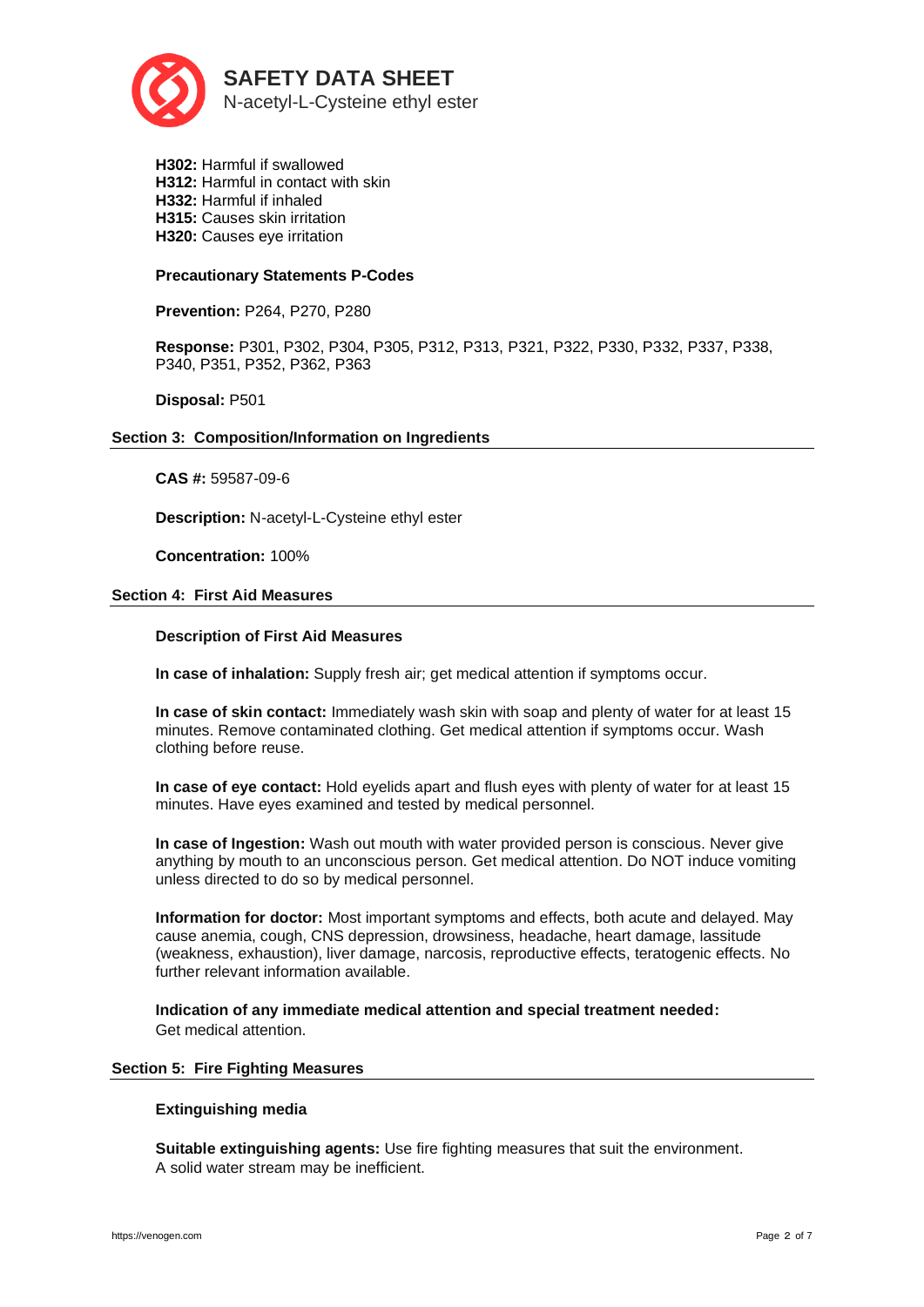

**Special hazards arising from the substance or mixture:** No further relevant information available.

**Advice for firefighters:** No further relevant information available.

**Protective equipment:** Wear self-contained breathing apparatus pressure-demand (NIOSH approved or equivalent), and full protective gear to prevent contact with skin and eyes.

## **Section 6: Accidental Release Measures**

## **Protective Precautions, Protective Equipment, and Emergency Procedures:**

Avoid raising and breathing dust, and provide adequate ventilation. As conditions warrant, wear a NIOSH approved self-contained breathing apparatus, or respirator, and appropriate personal protection (rubber boots, safety goggles, and heavy rubber gloves).

**Environmental Precautions:** Do not allow to enter sewers/ surface or ground water.

## **Methods and Material For Containment and Cleaning Up:**

Contain spill and collect, as appropriate. Transfer to a chemical waste container for disposal in accordance with local regulations.

## **Reference to other sections**

See Section 7 for information on safe handling. See Section 8 for information on personal protection equipment. See Section 13 for disposal information.

# **Section 7: Handling and Storage**

## **Precautions for safe handling:**

Avoid breathing dust/fume/gas/mist/vapours/spray. Avoid prolonged or repeated exposure.

**Conditions for safe storage, including any incompatibilities:** Keep container tightly closed. Store in accordance with information listed on [https://venogen.com.](https://venogen.com/)

**Requirements to be met by storerooms and receptacles:** No special requirements.

**Information about storage in one common storage facility:** Not required.

**Further information about storage conditions:** None.

**Specific end use:** No further relevant information available.

## **Section 8: Exposure Controls/Personal Protection**

**Additional information about design of technical systems:** No further data; see item 7.

## **Control parameters**

**Components with limit values that require monitoring at the workplace:**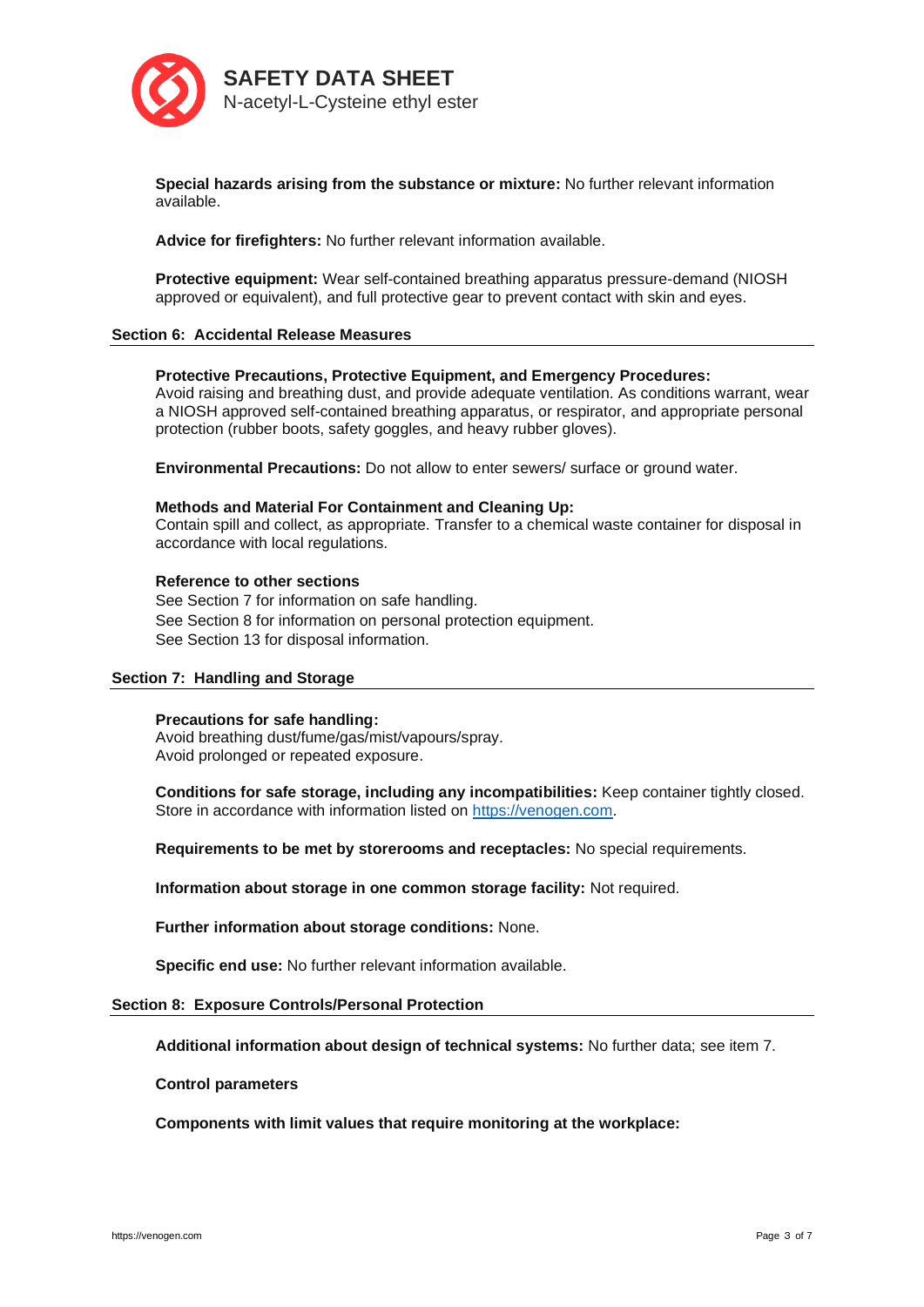

The following constituent is the only constituent of the product which has a PEL, TLV or other recommended exposure limit. At this time, the remaining constituent has no known exposure limits.

The following constituents are the only constituents of the product which have a PEL, TLV or other recommended exposure limit. At this time, the remaining constituent has no known exposure limits.

**Engineering Controls (Ventilation etc.):** Use process enclosures, local exhaust ventilation, or other engineering controls to control airborne levels below recommended exposure limits.

**Exposure controls**

**Personal protective equipment:**

**General protective and hygienic measures:** The usual precautionary measures for handling chemicals should be followed.

**Protective Clothing:** Lab coat

**Respiratory Equipment (Specify Type):** NIOSH approved respirator, as conditions warrant.

**Protection of hands:** Use Compatible chemical-resistant gloves. The glove material has to be impermeable and resistant to the product/ the substance/ the preparation. Due to missing tests no recommendation to the glove material can be given for the product/ the preparation/ the chemical mixture. Selection of the glove material on consideration of the penetration times, rates of diffusion and the degradation.

**Material of gloves:** The selection of the suitable gloves does not only depend on the material, but also on further marks of quality and varies from manufacturer to manufacturer.

**Penetration time of glove material:** The exact break through time has to be found out by the manufacturer of the protective gloves and has to be observed.

**Eye protection:** Safety glasses

**Work/Hygienic/Maintenance Practices:** Do not take internally. Facilities storing or utilizing this material should be equipped with an eyewash and a safety shower. Wash thoroughly after handling.

# **Section 9: Physical and Chemical Properties**

# **General Information on basic physical and chemical properties**

**Appearance:** Solid **Form:** Solid **Color:** Characteristic. **Odor:** Characteristic. **Structural Formula:** C7H13NO3S **Molecular Weight:** 191.2 **Odor threshold:** Not determined. **pH-value:** Not applicable.

# **Change in Condition**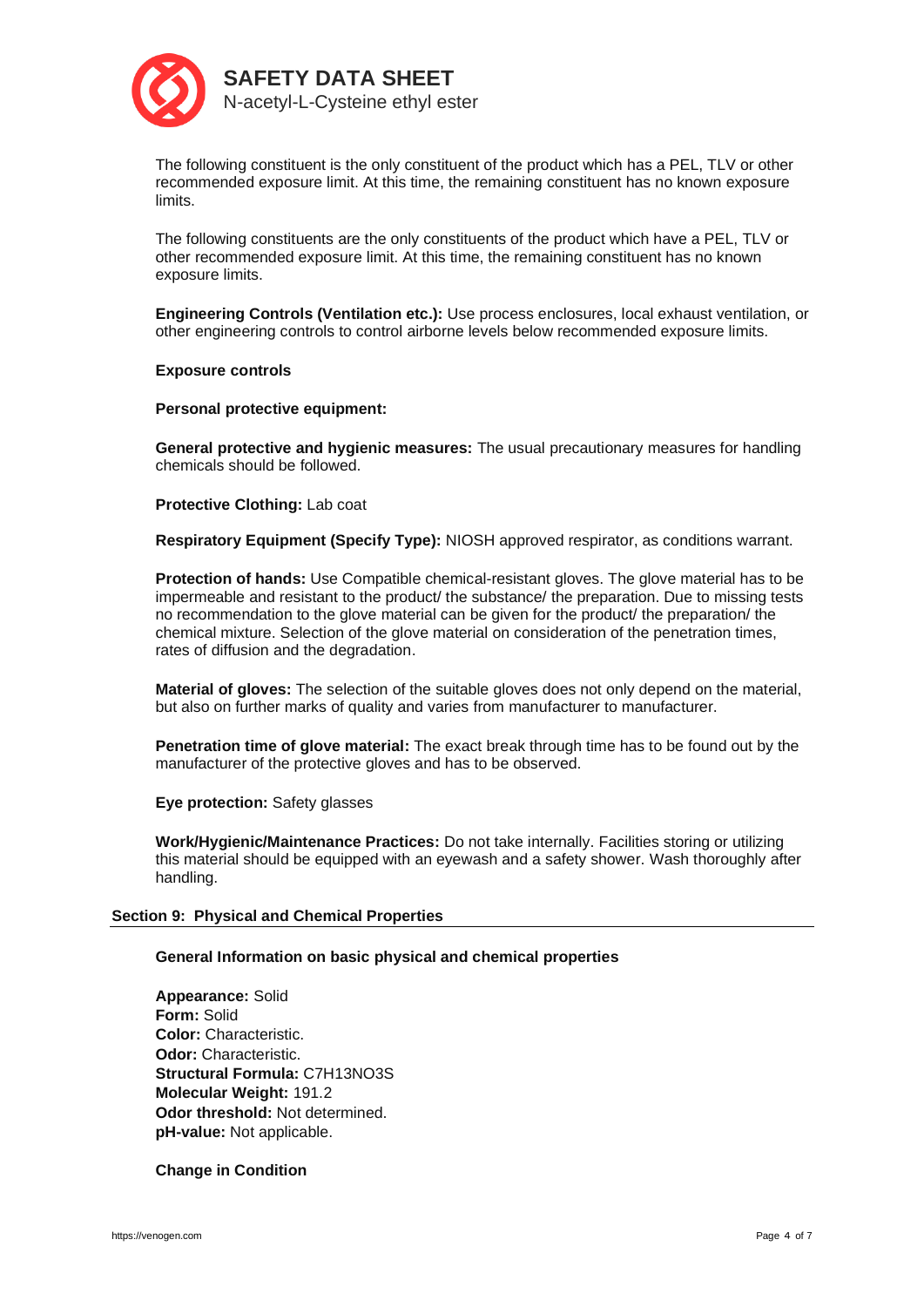

**Melting point/Melting range:** Not determined**. Boiling point/Boiling range:** Not determined. **Flash point:** Not applicable. **Flammability (solid, gaseous):** Product is not flammable. **Decomposition temperature:** Not determined. **Auto igniting:** Not determined. **Danger of explosion:** Product does not present an explosion hazard. **Explosion limits: Lower:** Not determined. **Upper:** Not determined. **Vapor pressure:** Not applicable. **Density:** Not determined. **Relative density:** Not determined. **Vapor density:** Not applicable. **Evaporation rate:** Not applicable. **Solubility in / Miscibility with Water:** Not applicable. **Partition coefficient (n-octanol/water):** Not applicable. **Viscosity: Dynamic:** Not applicable. **Kinematic:** Not applicable. **Solubility:** No Data **Other information:** No further relevant information available.

# **Section 10: Stability and Reactivity**

## **Chemical stability**

**Thermal decomposition / conditions to be avoided:** No decomposition if used according to specifications.

**Possibility of hazardous reactions:** No dangerous reactions known.

**Conditions to avoid:** No further relevant information available.

**Incompatible materials:** strong acids, strong bases, strong oxidizing agents

**Hazardous decomposition products:** carbon oxides, nitrogen oxides, phosphorous oxides

**Reactivity:** No further relevant information available.

## **Section 11: Toxicological Information**

**Acute toxicity**

**Primary irritant effect on the skin:** Not determined. **Primary irritant effect on the eye:** Not determined. **Sensitization:** Not determined.

**Additional toxicological information:** When used and handled according to specifications, the product does not have any harmful effects according to our experience and the information provided to us.

# **Carcinogenic categories**

**IARC (International Agency for Research on Cancer):** Substance is not listed. **NTP (National Toxicology Program):** Substance is not listed. **OSHA-Ca (Occupational Safety & Health Administration):** Substance is not listed.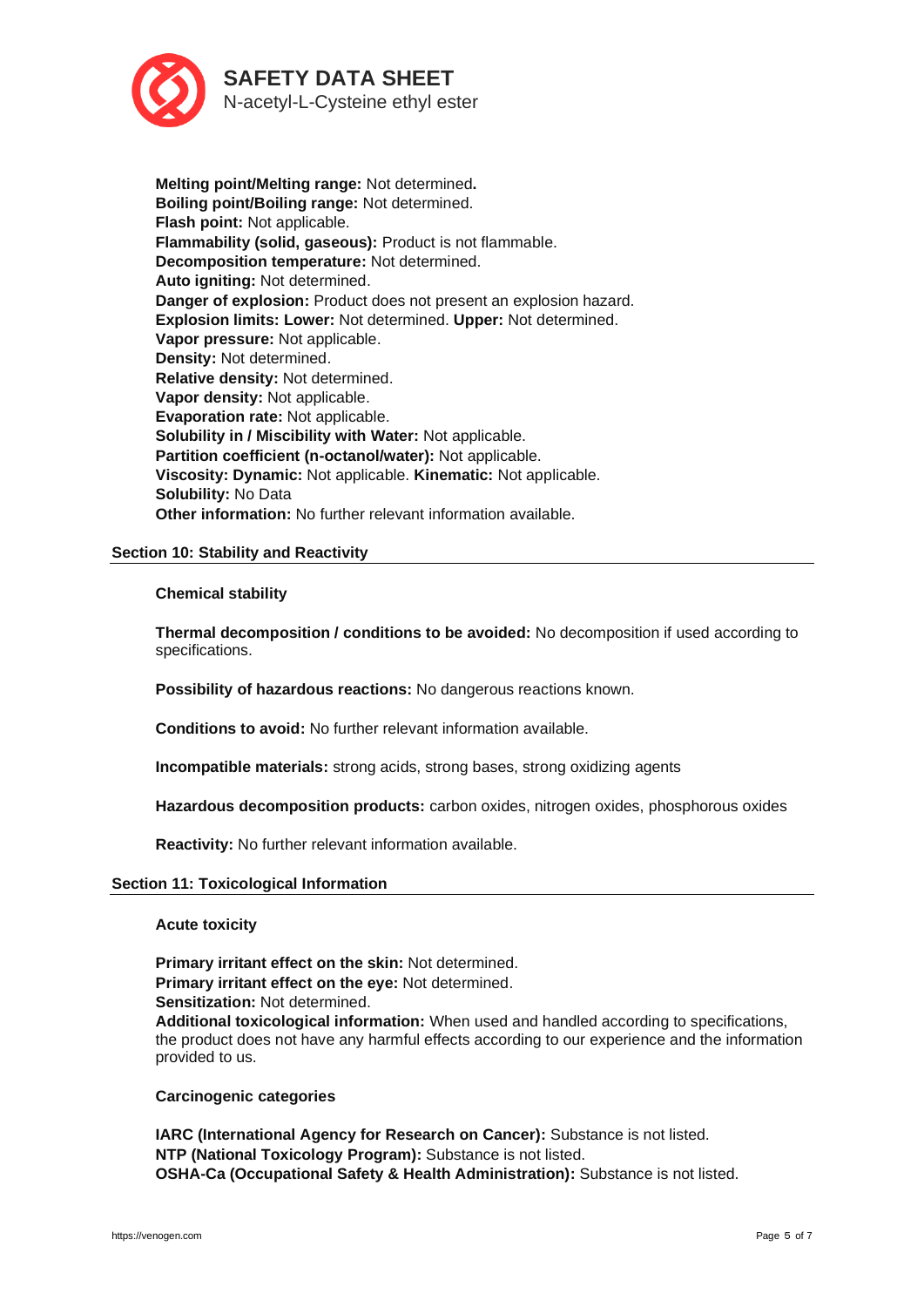

# **Section 12: Ecological Information**

## **Toxicity**

**Aquatic toxicity:** No further relevant information available. **Persistence and degradability:** No further relevant information available.

**Behavior in environmental systems**

**Bioaccumulative potential:** No further relevant information available. **Mobility in soil:** No further relevant information available.

## **Additional ecological information**

**General notes:** Water hazard class 1 (Self-assessment): slightly hazardous for water Do not allow undiluted product or large quantities of it to reach ground water, water course or sewage system.

**Results of PBT and vPvB assessment PBT:** No data available. **vPvB:** No data available. **Other adverse effects:** No further relevant information available.

## **Section 13: Disposal Considerations**

**Waste treatment methods Recommendation:** Smaller quantities can be disposed of with household waste.

**Uncleaned packagings Recommendation:** Disposal must be made according to official regulations.

# **Section 14: Transport Information**

**Land Transport (US DOT):** Not dangerous goods.

**Land Transport (European ADR/RID):** Not dangerous goods.

**Air Transport (ICAO/IATA):** Not dangerous goods.

## **Additional Transport Information:**

Transport in accordance with local, state, and federal regulations. When sold in quantities of less than or equal to 1 mL, or 1 g, with an Excepted Quantity Code of E1, E2, E4, or E5, this item meets the De Minimis Quantities exemption, per IATA 2.6.10. Therefore, packaging does not have to be labeled as Dangerous Goods/Excepted Quantity.

## **Section 15: Regulatory Information**

**Safety, health and environmental regulations/legislation specific for the substance or mixture**

**CAS #:** 59587-09-6

**Description:** N-acetyl-L-Cysteine ethyl ester